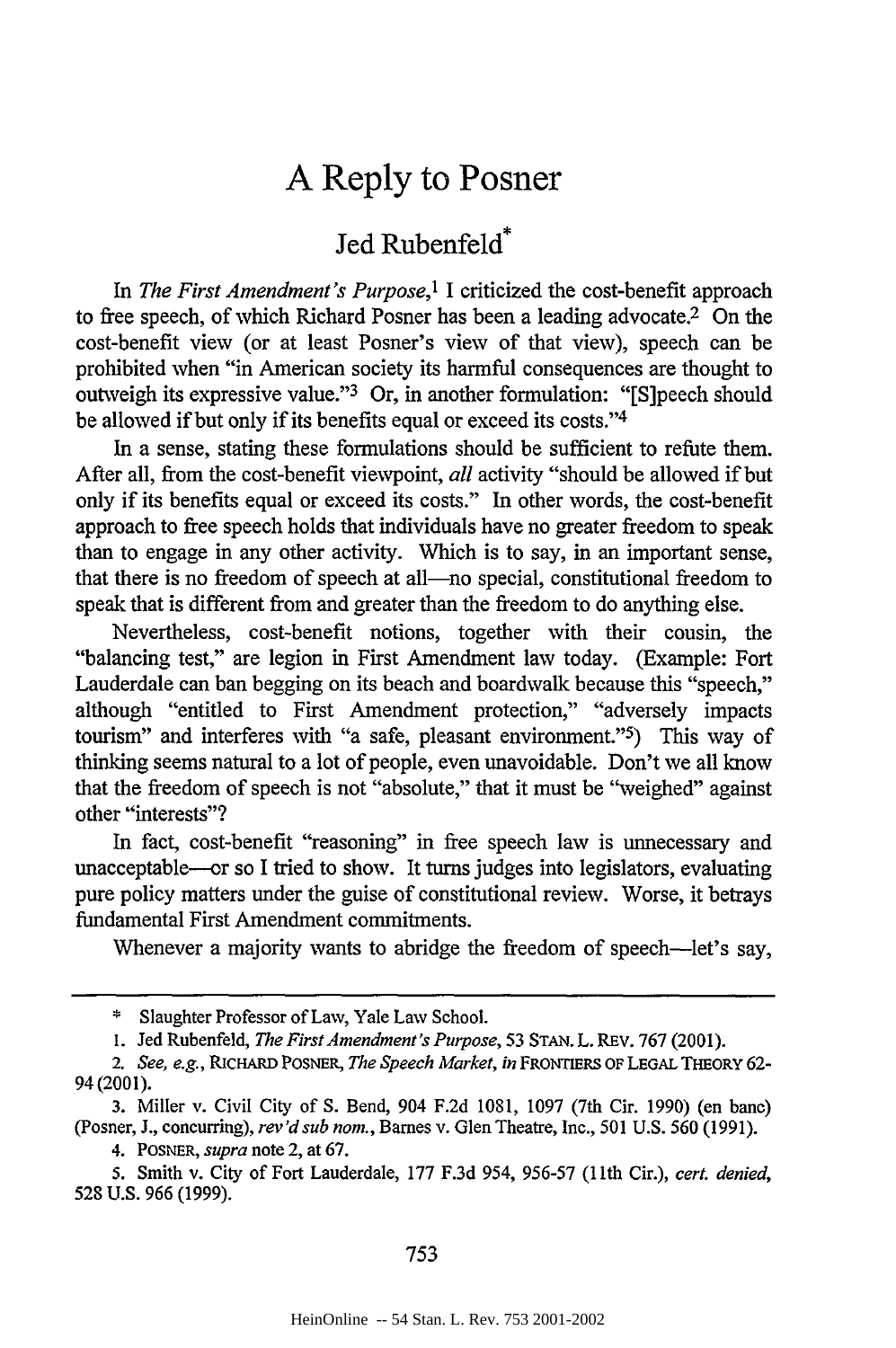hypothetically, by banning the teaching of Islam-we can be pretty sure that "in American society the harmful consequences" of the speech "are thought to outweigh its expressive value." Moreover, perhaps the costs of the speech *do* outweigh its benefits. The teaching of Islam today might well offend and alarm a hundred million people; by contrast, it might benefit only a relatively small minority. If such costs and benefits can intelligibly be "weighed" at all, the former may exceed the latter; at a minimum, we can stipulate hypothetically that the costs do in fact exceed the benefits. In such circumstances, costbenefit analysis tells us that the speech is properly prohibited.

In place of such balancing, I argued that judges ought to ask and historically have asked, much more categorically, whether the government has sought to punish the expression of opinion or to further other objectives impermissible under the First Amendment. Responding to my article, Posner defends the cost-benefit approach to free speech and takes a few shots at my alternative, purpose-based account. This reply replies to Posner's reply.

A confession: I am a die-hard Posner admirer. His concurrence, for example, in the *Barnes* litigation, however wrong I regard it on certain important points, is in my judgment one of the finer First Amendment opinions written since the Second World War.<sup>6</sup> Posner's academic work, however, is another story. It is increasingly filled with hair-raising propositions that even those who find Posner basically congenial would ridicule if other judges asserted them.

Here are three examples, taken from his response to my article:

1. Government may prohibit dissenting political opinions when the country "*feels*" (the word is Posner's) that such opinions are dangerous.<sup>7</sup>

2. There is no such thing as "'reality" (the internal quotation marks are Posner's) in the sense that we commonsensically suppose. When we evaluate any proposition-for example, "O.J. Simpson killed his wife"-we should not think of ourselves as trying to get "'reality" right or wrong. Instead we should adopt the belief that produces the most desirable consequences. "[A] proposition should be tested not by its correspondence with 'reality' but by the consequences of believing or disbelieving it."<sup>8</sup>

3. An American judge has no duty to abide by Supreme Court precedent or even the text of the Constitution. Readers will think this cannot be Posner's view; they will think I must be distorting his text. Here is what he says: "The point is not that the judge has some kind of moral or even political duty to

<sup>6.</sup> This is the same opinion cited above, which suggests that otherwise protected speech becomes prohibitable when "in American society its harmful consequences are thought to outweigh its benefits." *Miller,* 904 F.2d at 1097 (Posner, J., concurring). The opinion contains, among other things, an extremely lucid discussion of the place of art in First Amendment law. *Id.* at 1093-99.

<sup>7.</sup> Richard A. Posner, *Pragmatism Versus Purposivism in First Amendment Analysis,* 54 **STAN.** L. REv. 737, 741 (2001) (emphasis added).

<sup>8.</sup> *Id.* at 738.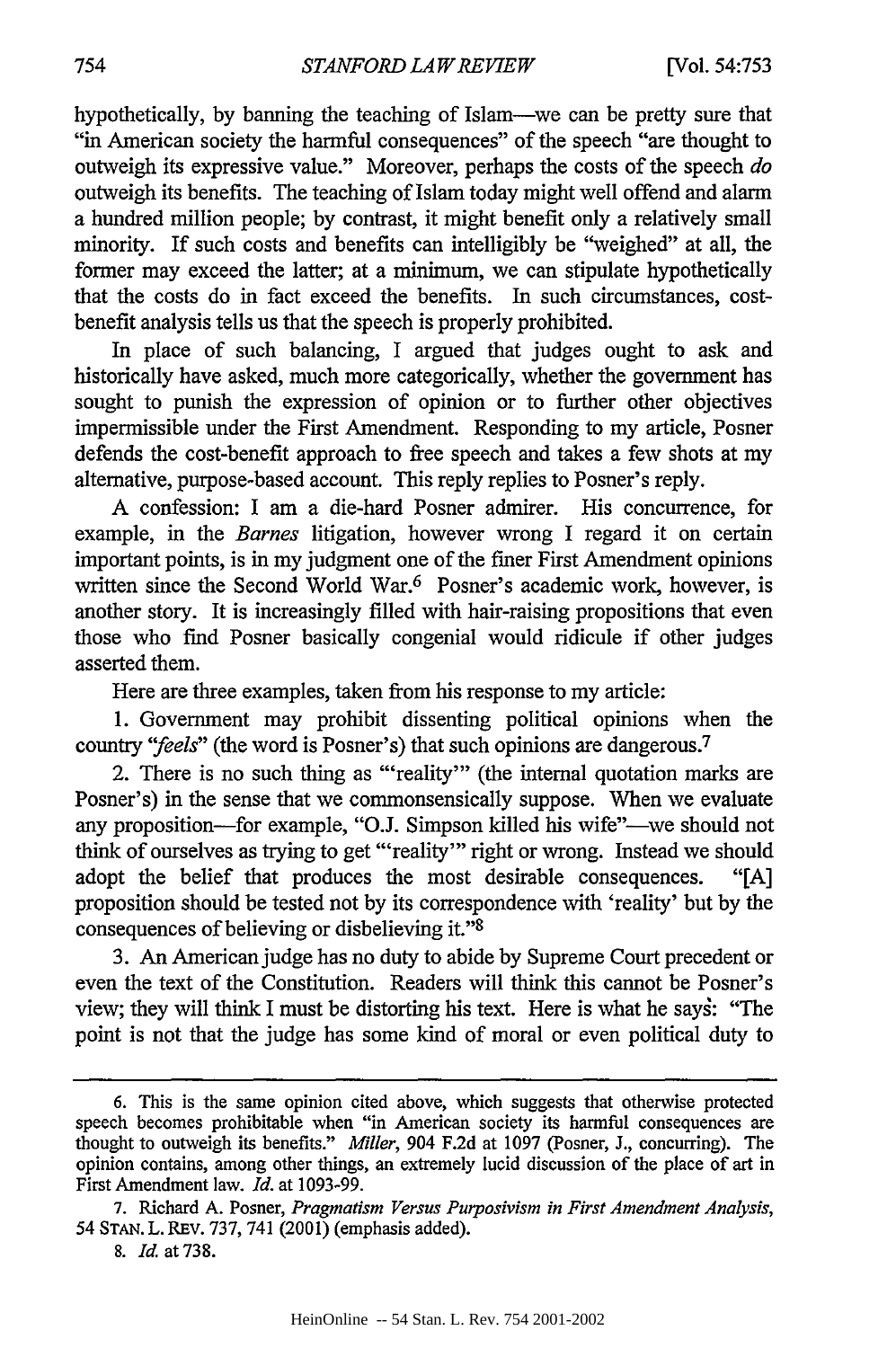abide by constitutional or statutory text, or by precedent; that would be formalism."<sup>9</sup>

A judicial nominee who confessed to these views at a confirmation hearing would, I hope and expect, be rejected. A "liberal" judge who took position (2) or (3)-for example, to support rights of abortion-would be ridiculed by "conservative" academics, newspapers and talk show hosts around the country. In fact, if any sitting judge other than Richard Posner took these positions in print, there would be genuine reason to fear for his judicial competence.

Fortunately, in Posner's case, we can be confident that the judge is too smart actually to believe what he's saying, or at any rate too pragmatic to act on it. In what follows, I will try to show how positions (1) through (3), as well as other astonishing arguments that appear in Posner's response, confirm everything that is wrong with the cost-benefit approach. I will also say a few words in defense of my purposivist account of free speech.

#### I. FEELING DANGEROUS

Proponents of First Amendment balancing begin with the proposition that speech can be prohibited, as current doctrine puts it, if it threatens compelling state interests. The usual example offered to prove this point is incitement law. Preventing violence is a compelling state interest; that is why (the argument goes) incitement can be made a criminal offense, even if the inciter is doing no more than making fiery statements of a political opinion. Incitement law is thus supposed to demonstrate that the freedom of speech is not "absolute," but must give way when its costs are high enough.

Taking this logic seriously, however, produces a First Amendment with very little spine when it comes to protecting "seditious" or "subversive" speech. Sedition and subversion laws are typically enacted in turbulent times when such speech really might have a high probability of leading to violence. In addition, in just these circumstances, seditious and subversive speech will seem very "low in value," while also highly offensive and alarming to a great many people—costs that a consistent cost-benefit judge would have to take into account as well. As a result, nothing could be easier to justify, from a costbenefit view, than a prosecution for maligning the President in 1798, opposing war in 1918, demonstrating for civil rights in 1968, or teaching Islam today.

Many proponents of "balancing" would try to dodge this conclusion. Posner, with characteristic candor and consistency, does not. Will the costbenefit judge say that mere offense is not a legally cognizable harm? Not Posner: "People are often deeply offended by hearing their religious, moral, political, or even aesthetic beliefs challenged; and offense is a cost."<sup>10</sup> Will the cost-benefit judge say that what counts is the value of the speech "category"

<sup>9.</sup> *Id.* at 747.

<sup>10.</sup> *Id.* at 750.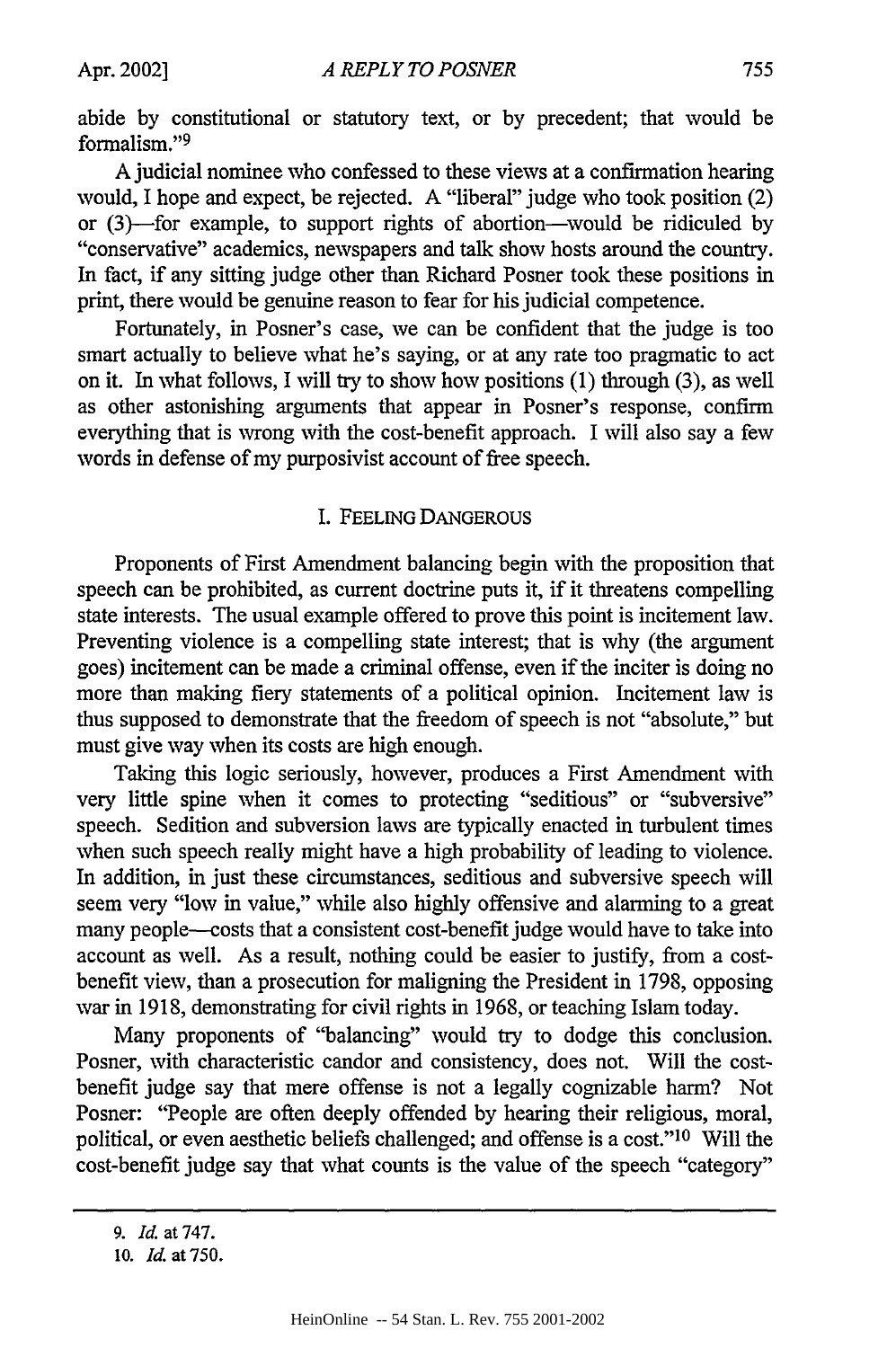(e.g., "political speech"), not the particular speech acts, in order to circumvent the problem that some seditious or subversive political opinions may be "low in value"? Not Posner: "There are indeed valueless, noxious, and dangerous opinions,"'1I and the attempt to avoid this problem by focusing on a speech category "fails, because it confuses total with marginal benefits."<sup>12</sup> Might a consistent cost-benefit judge be obliged to uphold the suppression of religious or political dissent just because "the country feels endangered" by such dissent? Most balancers would surely say no. Not Posner: "When the country feels very safe," judges and professors can "plume themselves on their fearless devotion to freedom of speech," but

they are likely to change their tune when next the country feels endangered. The word 'feels' is important here. The country may have exaggerated the danger that Communism posed [in the 1950s]. But the fear of Communism was a brute fact that judges who wanted to preserve their power had to consider. 13

As a purely descriptive claim, this passage is trivial. Of course some judges and professors "may" turn coward when they have to put up or shut up. Of course "the fear of Communism was a brute fact" in the 1950s, as was McCarthyism, which judges "who wanted to preserve their power had to consider." But Posner does not mean only to state facts we already know. He may not want to say so unequivocally, but he *favors* First Amendment cowardice.

Posner observes without qualm that cost-benefit thinking "endorses what may seem an unbecomingly timid judicial response" whenever there is "public concern with offensive or dangerous speech." $14$  Why? Because judges knuckling under to McCarthyism is not merely a fact of life for Posner. Such judges may be engaging in proper cost-benefit analysis. Remember: Expression is prohibitable when "in American society its harmful consequences are thought to outweigh its benefits."<sup>15</sup>

Consider that formulation carefully. In the 1960s, the costs of anti-war and civil rights protest might well have been "thought" by "society" to "outweigh its benefits." I raised this problem in my article; Posner conspicuously fails to address it. He does say this: "Nazi" speech "ought to be allowed" today, but only because "Nazi ideology poses no threat to American institutions or decencies in existing circumstances."<sup>16</sup> Again, consider this formulation carefully. The clear implication is that when offensive speech *does* pose a "threat to American institutions or decencies," it *can* be banned.

<sup>11.</sup> *Id.* at 745.

<sup>12.</sup> POSNER, *supra* note 2, at 75.

<sup>13.</sup> Posner, *supra* note 7, at 741.

<sup>14.</sup> *Id.* at 743.

<sup>15.</sup> Miller v. Civil City of S. Bend, 904 F.2d 1081, 1097 (7th Cir. 1990) (en banc) (Posner, J., concurring), *rev'd sub nom.,* Barnes v. Glen Theatre, Inc., 501 U.S. 560 (1991).

<sup>16.</sup> Posner, *supra* note 7, at 748.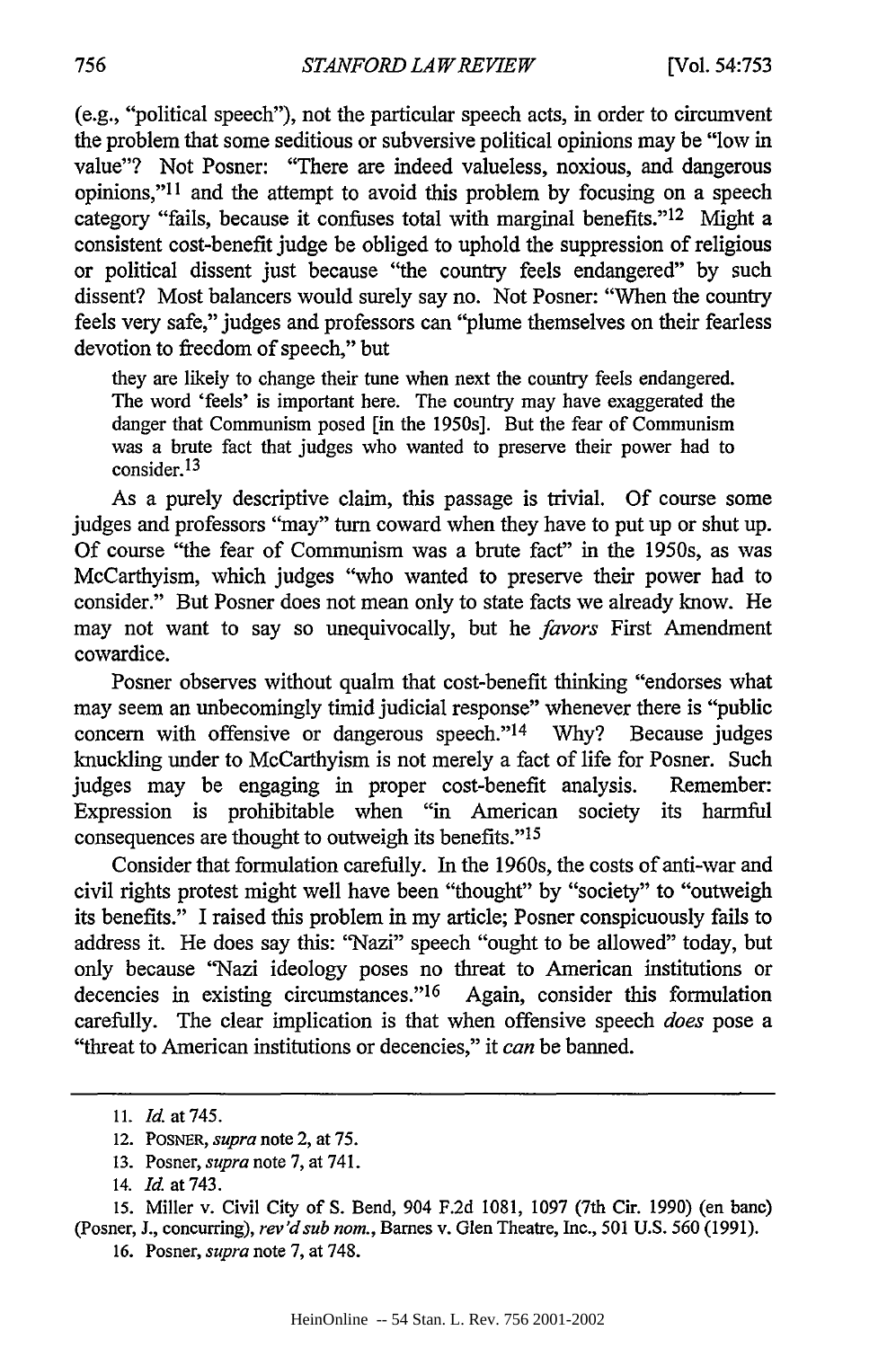What constitutes such a "threat"? Posner doesn't say. But there is nothing in his essay to suggest that judges could *not* have found the relevant "threat to American institutions" in the anti-war or civil-rights demonstrations of a few decades ago. His silence on this issue, given the specific question I raised about it in my article, can perhaps be read to concede the point.

If Posner chose to disown all these propositions as descriptive (how judges actually behave), rather than prescriptive (how judges should behave), I would welcome it. The nation could profit from Posner's leadership if he reminded judges of their obligation to stand firm with the Constitution in the face of popular pressure. But I don't think this reminder will be forthcoming. As noted, for Posner, judges have no "moral or even political duty to abide by" the Constitution. 17 Instead, the primary duty for Posner's judges is to "preserve their [own] power"Is so long as they think that staying in power will be best for the nation's welfare-and what self-respecting judge would think otherwise?

These questions are not academic. The country "feels endangered" once again today. We *are* endangered today. If, out of this fear and this endangerment, "teaching Islam" or "espousing Islamic fundamentalism" were made a criminal offense, who among our judges would stand with the First Amendment? Who would say, with Brandeis and Holmes, that "[t]hose who won our independence by revolution were not cowards"?<sup>19</sup> Apparently not Posner: If the "harnfiul consequences" of "Islamic speech" are "thought" to exceed its "expressive value,"<sup>20</sup> if such speech is "felt" to "pose a threat to American institutions or decencies," $21$  out it goes.

With this caveat: Posner's cost-benefit judge would presumably have to consider whether banning Islam or Islamic fundamentalism was good policy. Perhaps this ban would only create sympathy for Islamicists. Perhaps it would be counter-productive to security at home and to our anti-terrorism efforts abroad, while producing relatively little positive yields on the "benefits" side. A cost-benefit judge would take this kind of calculus very seriously and might well strike down the prohibition on this basis. Thus on top of constitutional cowardice, cost-benefit analysis perversely adds aggressive judicial review of the policy merits of governmental action.

A purpose-based freedom of speech rejects judicial superlegislative policy review. It rejects the whole rhetoric of judicial "balancing" and of judges assessing the "costs" and "benefits" of speech. As a result it can capture, as cost-benefit thinking never can, the categorical nature of the First Amendment's protection of political dissent. The state cannot punish individuals for expressing their opinion—period.

<sup>17.</sup> *Id.* at 739.

<sup>18.</sup> *Id.* at 741.

<sup>19.</sup> Whitney v. California, 274 U.S. 357, 377 (1927) (Brandeis, J., concurring).

<sup>20.</sup> *Miller,* 904 F.2d at 1097.

<sup>21.</sup> Posner, *supra* note 7, at 741, 748.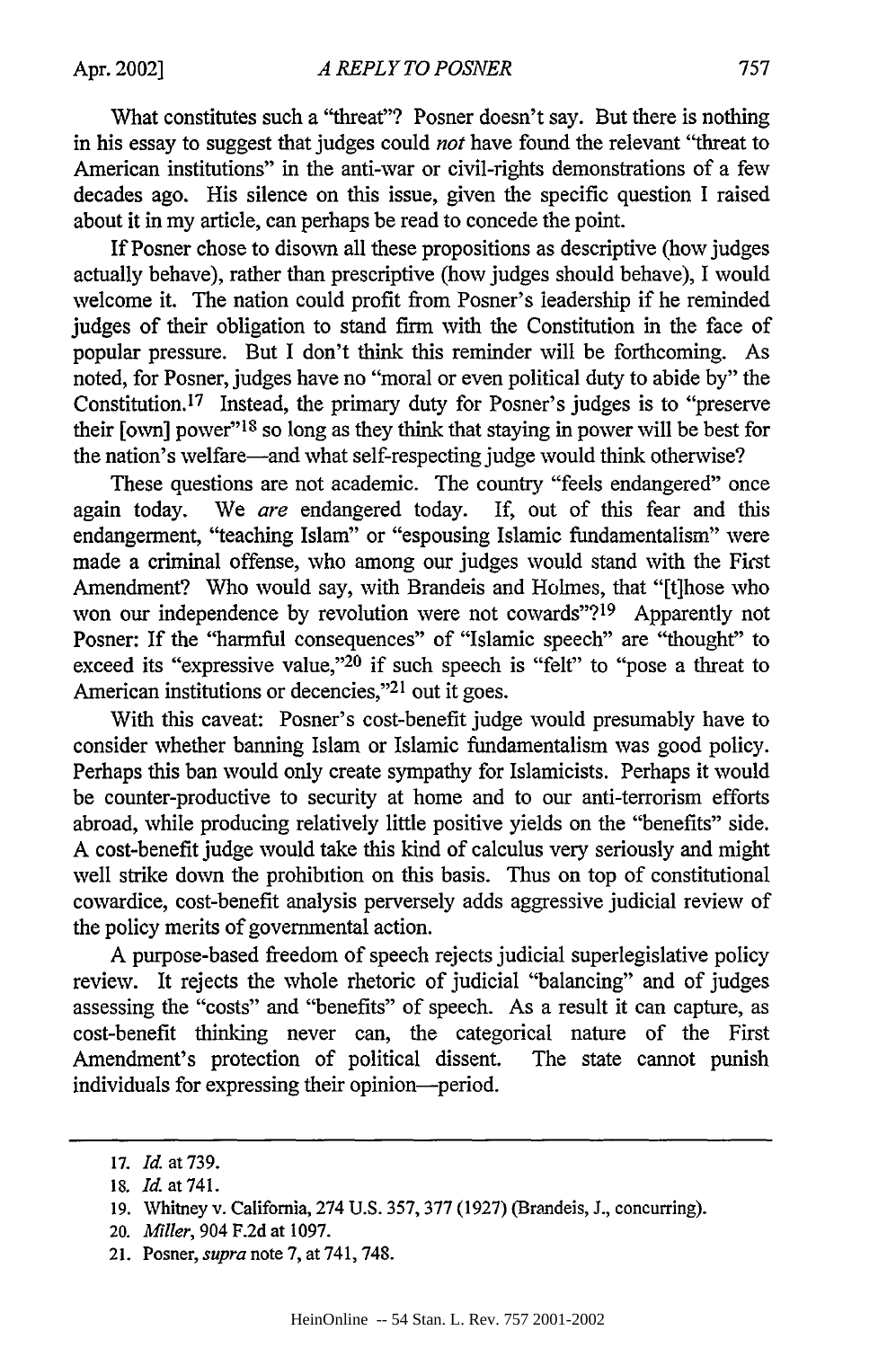Some will object to this "absolute" formulation. Can't a person be punished if he expresses his political opinions by car-bombing the White House?

Of course, but this kind of case is no counter-example to a purpose-based First Amendment. A car-bomber may be expressing opinions through his conduct, but he will not be punished for expressing those opinions. He will not be punished *for speaking* at all. He will be prosecuted for attempted murder (or reckless endangerment, assault, property damage, etc.), *regardless* of any opinions he might have been expressing. The purpose of our homicide and property laws is fully explicable without any reference to the communicativeness of the conduct they prohibit.

True, incitement cases are different. Individuals imprisoned for inciting others to commit crimes are indeed punished for their speech. But incitement, when defined with the intent and imminence criteria that our law requires<sup>22</sup> (and which cost-benefit thinking cannot explain  $2^3$ ), is punishable for the same reason that uttering the words "the police are coming," to assist in a bank robbery, can make the speaker liable as an accomplice. In both cases, the speaker participates directly and intentionally in bringing about particular criminal conduct itself prohibited, once again, regardless of any opinions its participants may express through it. The incitement cases do not stand for a cost-benefit First Amendment. They stand for the following simple principle: If you knowingly and directly participate in criminal conduct (where the criminal conduct is itself defined speech-neutrally), you are liable to punishment, whether your participation consisted of words or actions.

The preceding paragraph states merely the conclusions of arguments, not the arguments themselves. But I treat these points at great length in my article, and Posner offers no quarrel with them. Accordingly, I will say no more here.

### **IH.** Is FREEDOM COST-EFFECTIVE?

In a sense, cost-benefit thinking is at odds with the freedom of speech as such. As I said in my article, "no one can pretend to know whether the freedom of speech itself is worth its costs."24

Posner makes some biting comments about this assertion. It is understandable that he feels a need to rebut it. Posner has to claim that the cost-effectiveness of the freedom of speech is obvious, that it is not subject to reasonable dispute. For if reasonable minds could differ on whether the First

<sup>22.</sup> *See* Brandenburg v. Ohio, 395 U.S. 444,447 (1969).

<sup>23.</sup> In theory, a cost-benefit analysis should be concerned, on the cost side, only with the magnitude of the harm (with which the *Brandenburg* doctrine is not concerned at all) and its probability. Non-imminence could figure trivially in calculating the present discounted value of the harm (certainly not as a factor barring prosecution altogether), and the speaker's intention to bring about the harm would be largely irrelevant.

<sup>24.</sup> Rubenfeld, *supra* note 1, at 793.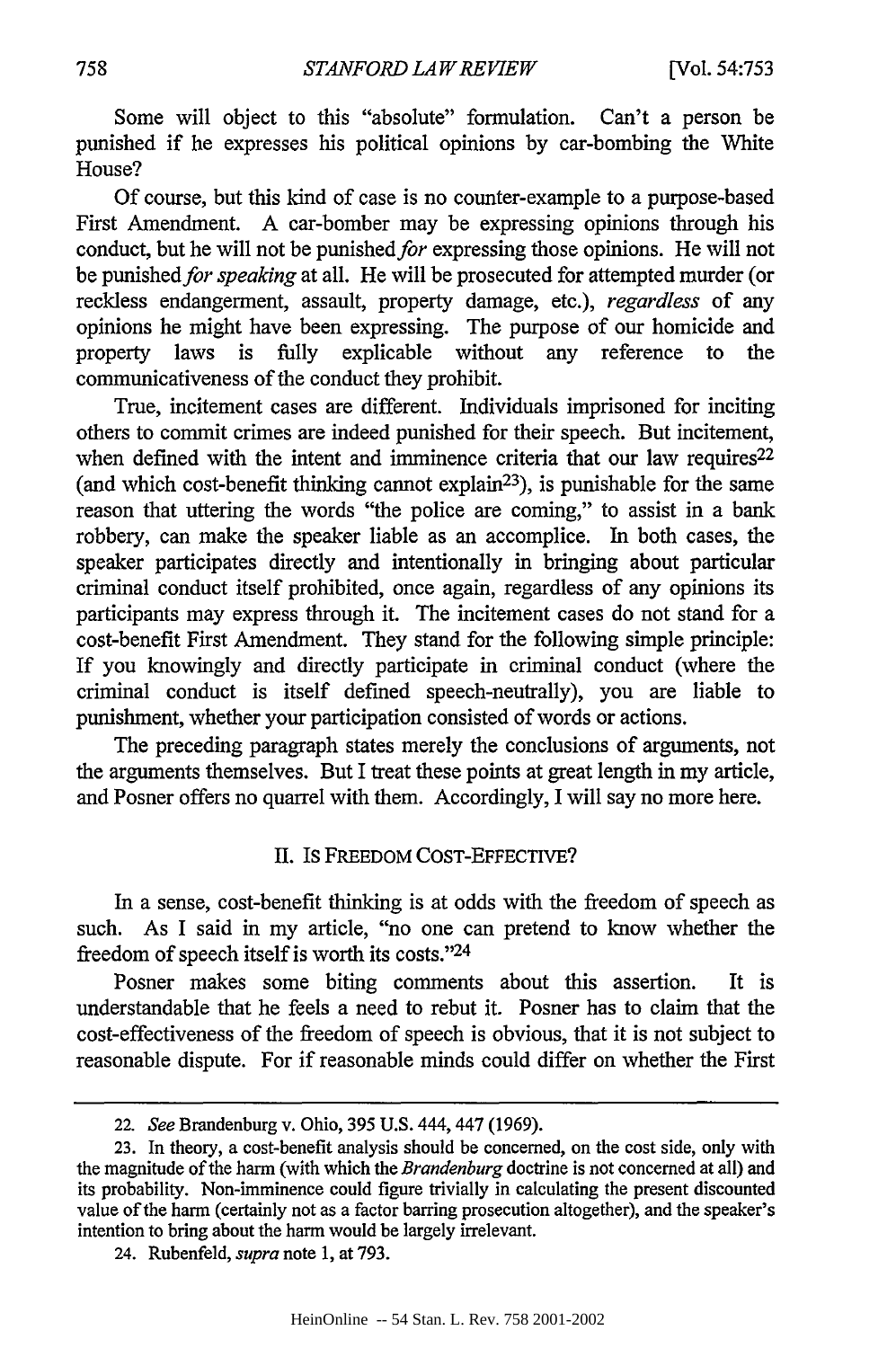Amendment was cost-effective, then (on his view) reasonable judges might properly decline to enforce it at all—a position unappealing, it seems, even to Posner.

Now, it is very hard to see how we could test the proposition that the freedom of speech is cost-effective. Statistical studies are not likely to do the trick here. Nor is philosophy, because Posner's "pragmatism" (more on this later) purports to rebel at philosophical demonstration. When out of later) purports to rebel at philosophical demonstration. arguments, people sometimes turn up the vitriol. Here is what Posner says:

The academic tactic of studied obtuseness... is... on display when Rubenfeld remarks "that no one can pretend to know whether *the freedom of speech itself is worth the costs"....* [P]hilosophy is not needed to show that a democratic political system, a scientific and technological culture, college and university education, electronic media, a diverse religious culture, and a diverse popular and elite artistic culture cannot prosper without freedom of inquiry and expression.... If one doesn't know *that* much, one doesn't know enough to write an article about the First Amendment. But of course Rubenfeld does know that much; he's just pretending not to.<sup>25</sup>

Well, I'm obliged to say I don't know that much. Singapore, I am told, has "a scientific and technological culture, college and university education, [and] electronic media," even though it lacks the freedom of expression. According to some, Singapore also has "a diverse religious culture, and a diverse popular and elite artistic culture" too. To be sure, Singapore does not have a "democratic political system." But England does.

Yes, England, which has long possessed every one of the desiderata Posner enumerates, all without benefit of any judicial protection of free speech against parliamentary transgression. Could Posner say that England nonetheless has a vibrant "freedom of inquiry and expression," even without American-style constitutional judicial review? He could say so, and it would be true, but if he answered this way, Posner would have conceded the point he is trying to rebut.

It is, precisely, the *constitutional, judicial* protection of the freedom of speech, as against legislative transgressions, that Posner must defend on costbenefit terms. The whole question is whether the institution we call First Amendment law-meaning the body of law authorizing judicial invalidation of governmental action that (according to judges) violates the freedom of speech-can be justified from a cost-benefit perspective. If Posner's passage block-quoted above is to be a cost-benefit defense of the *First Amendment,* his claim has to be that democracy, science, higher education, and religious and artistic diversity cannot be had without *ajudicially enforced* freedom of speech. Unfortunately, Posner fails to make an argument for this point; he only makes an assertion, and his assertion is wrong.

For myself, I hope and believe that the freedom of speech is worth its costs. But we do the Constitution disservice if we say we adhere to it because

<sup>25.</sup> Posner, *supra* note 7, at 743.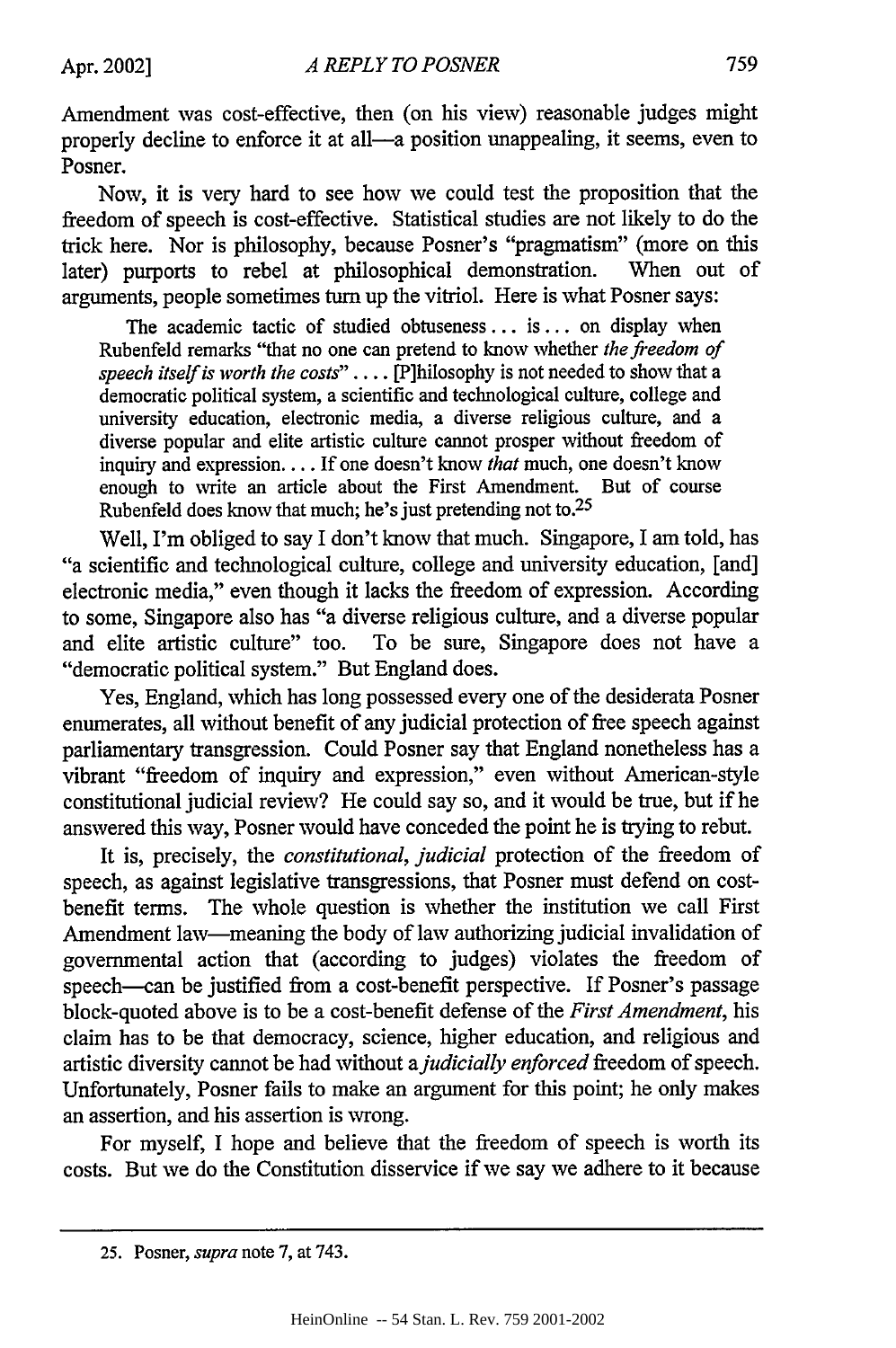we know that it maximizes our welfare. We don't know that. Indeed, when it comes to certain constitutional guarantees, such as equal protection, it may be logically impossible to say whether this guarantee ultimately increases or decreases overall social welfare. For whatever "social welfare" is thought to be, it cannot be defined without begging the questions to which the Fourteenth Amendment's principles offer an answer-whose welfare counts, and whether each person's welfare counts equally.

The cost-benefit thinker cannot understand deontological commitments. Such commitments are, however, at the heart of constitutional law. As a result, there will always be an unbridgeable gap between constitutional law and costbenefit analysis.

#### III. FAINTLY RIDICULOUS

Why do our courts spend so much time, under the First Amendment, worrying about laws regulating offensive speech or street demonstrations? Posner finds it baffling. "[M]ost of the cases that have vindicated freedom of speech in recent years have been faintly ridiculous, or at least distinctly marginal, involving as they have pornographic art and entertainment, oldfashioned street demonstrations . . . and indecent Web sites."26

Posner is right to be baffled. A consistent cost-benefit judge would find our free speech law almost incomprehensible, with respect to what judges find problematic and with respect to what judges find unproblematic. I tried to bring this out in my article by showing that from a cost-benefit viewpoint, routine traffic violations could in theory be turned into serious First Amendment cases.

For example, a person arrested for speeding would simply have to say that through speeding he was "expressing himself' in one way or another-which might be true. Then the cost-benefit judge, I argued, would have to measure the "expressive value" of speeding against the competing state interests. This in turn would require the judge to consider any evidence the speeder introduced showing that the current speed limit was bad policy.

Posner responds by saying that I am "making the easy seem difficult."<sup>27</sup> He says that "comparing costs and benefits" here is "an easy one." Carving out an exemption for expressive speeders, he says, "would emasculate speed limits while doing only a very little to promote the expression of useful ideas."<sup>28</sup>

Piece of cake, isn't it? The only problem is that Posner is not responding to the hypothetical I posed. Posner is talking about exempting expressive speeders. But my hypothetical speeder was not claiming an exemption; he was trying to get a judge to strike down the current speed limit. My speeder claims

<sup>26.</sup> *Id.* at 743-44.

<sup>27.</sup> *Id.* at 743.

<sup>28.</sup> *Id.* at 742.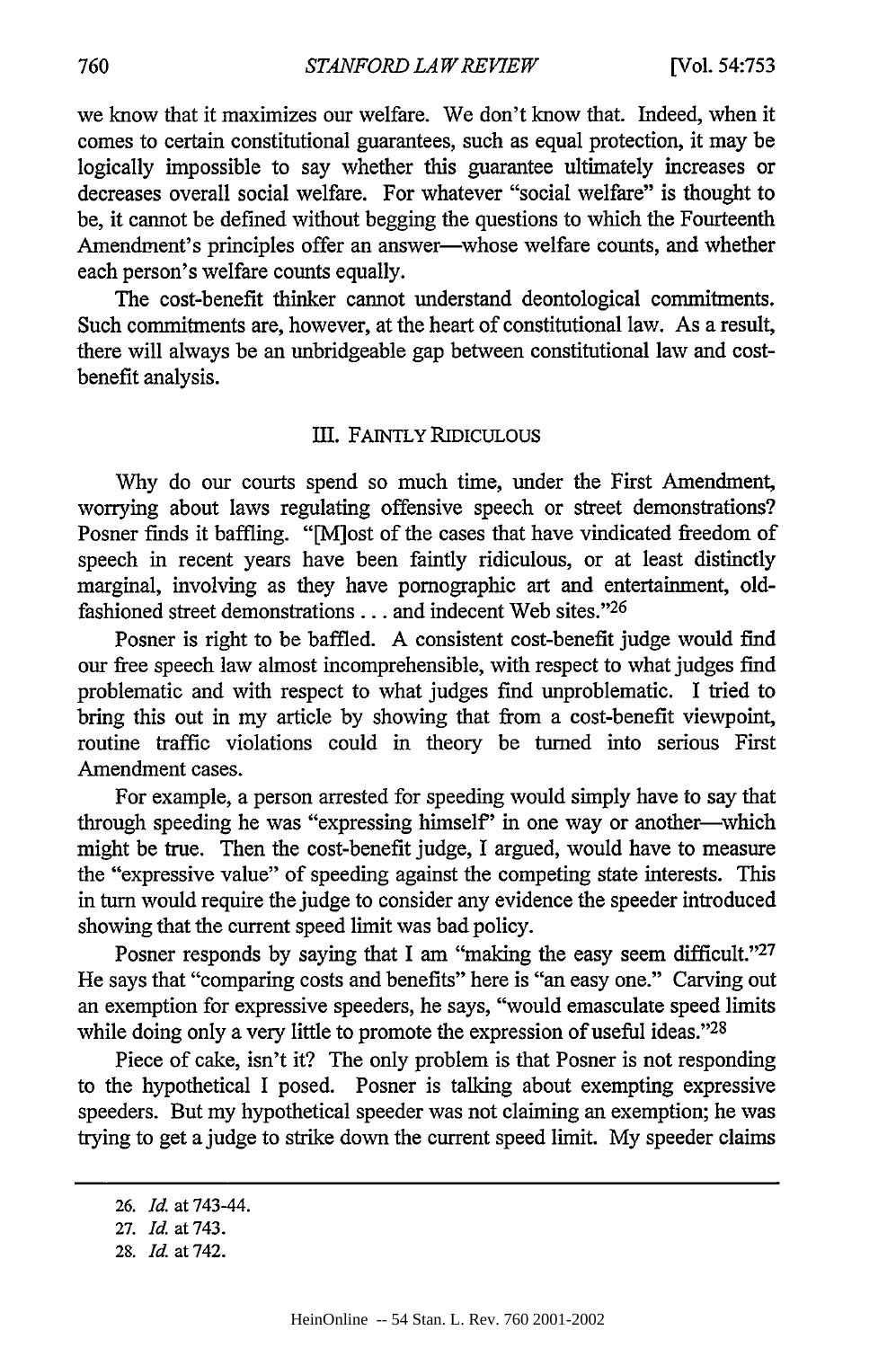to have empirical data and expert evidence showing that the 55-mile-per-hour speed limit (which he violated) fails to advance any legitimate state interests. He offers to prove that a higher speed limit or no limit would actually reduce fatalities, increase fuel efficiency, and so on. Accordingly, the speeder asks the court to strike down the 55-mile-per-hour speed limit-perhaps in favor of a 65-mile-per-hour limit, perhaps altogether, perhaps only on certain highways, etc. A cost-benefit judge, I said, would be obliged to hold a full-dress trial to consider this kind of claim, because if the judge were persuaded (1) that driving over 55 miles per hour has some "expressive value" (which Posner does not dispute), and (2) that the 55-mile-per-hour limit is actually a bad thing for highway safety, fuel efficiency, and so on, then the judge would indeed have to strike the speed limit down.

Posner knows as well as anyone else the difference between exemption cases and cases that challenge a law more thoroughly. By eliding the distinction here, however, Posner dodges the real issue. The point of the banal speeding hypothetical is to observe the kind of analysis to which cost-benefit judges are committed, an analysis under which the policy merits of a 55-mileper-hour speed limit can indeed become a First Amendment question.

For all I know, the no-speed-limit rule prevailing on certain European highways is better policy than a 55-mile-per-hour speed limit. Although I assume that the latter saves lives, I suspect that the question is debatable. I imagine that it is the subject of numerous studies. I'm confident, however, that this is not a constitutional question, and I'm certain it is not a First Amendment question. But under cost-benefit analysis, it *is* a First Amendment question. The cost-benefit approach allows a routine traffic violation to be converted into a First Amendment case, with full-dress judicial review of utterly legislative policy questions.

The root problem here is that a cost-benefit judge cannot reach the proper response to the speeder's argument: dismissal for failure to state a claim. A purpose-based First Amendment explains this result without difficulty. Empirical data tending to show that a 55-mile-per-hour speed limit is bad policy in no way suggest a state purpose to punish anyone for speaking. A person arrested in the ordinary course for speeding is arrested for what he was *doing*, not for anything he was *communicating*. As a result, the defendant has no First Amendment claim-period. Looking at the case this way makes the policy merits of the speed limit exactly what they should be: constitutionally irrelevant.

I don't want to leave the impression that the issue of exemptions would be easy if we had a cost-benefit First Amendment. They could be extremely difficult, and there would be a flood of them. Everyone engaged in First Amendment activity would demand exemptions from onerous laws, especially taxes. Why, for example, on a cost-benefit view, shouldn't newspapers have a serious claim for an exemption from sales taxes, which presumably decrease the quantity of news and ideas to which we are exposed? Wouldn't cost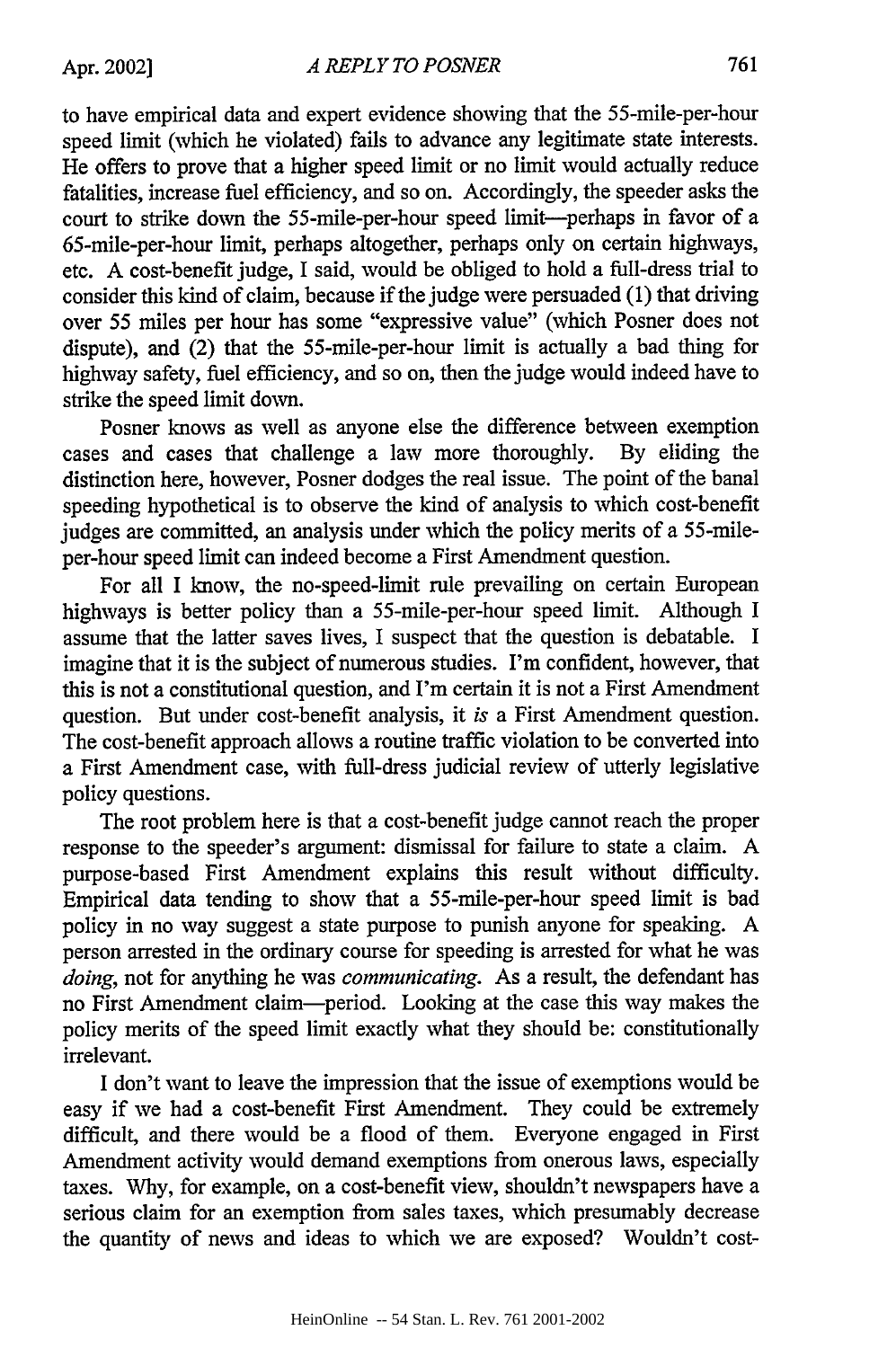benefit judges have to balance the loss of tax revenue against the speech gains? And mightn't those gains be sufficient in numerous cases to demand an exemption? Posner's answer:

The government has to tax, and to force  $it \ldots$  to exempt all activities that involve the production or dissemination of ideas and opinions would constitute an enormous subsidy to those activities. It would be absurd, for example, to exempt authors and TV anchors from federal income tax on the ground that the exemption would lead to an increase in expressive activity (which it would). The direct regulations of speech often have a smaller effect on the speech market, but the bad consequences of prohibiting such regulations are immensely smaller.<sup>29</sup>

Read this passage carefully. Try to follow its argument. Question: Why wouldn't the courts confront a flood of very plausible, very difficult exemption cases on a cost-benefit view of free speech? Answer: Because such cases would be "absurd." "It would be absurd, for example, to exempt authors and TV anchors from federal income tax on the ground that the exemption would lead to an increase in expressive activity ... **."** But why, exactly, would this be "absurd"? Because the exemption would *not* increase expressive activity? No: Posner specifically admits that "it would." The "absurdity," it turns out, lies in an asserted "subsidization": The exemption "would constitute an enormous subsidy to those activities." This "subsidy" is the large "bad consequence" referred to in the final sentence.

"Subsidy" is a nasty word in the economist's lexicon, but even assuming that a tax exemption is a subsidy in the relevant sense, what exactly is wrong with the "subsidy" here? Is the "bad consequence" of this "subsidy" that it will, precisely, increase the subsidized activity? If so, then Posner's argument runs as follows: "It would be absurd to exempt authors and TV anchors from federal income tax on the ground that the exemption would lead to an increase in expressive activity, because the exemption would lead to an increase in expressive activity." There is an absurdity here, but not the one Posner intends.

The "bad consequence" of subsidization seems to be that subsidizing "authors and TV anchors" would lead to *excessive* authorship and television news programming. But what does "excessive" mean here—inefficient? How does the cost-benefit judge know how much authorship and news programming is enough? No explanation is offered.

The truth is that our law almost never grants free speech exemptions from laws of general applicability. This is not because courts do a cost-benefit analysis and find the scales always tipping against exemption. It is because the freedom of speech, in American law, recognizes no right to an exemption, even when the generally applicable law is burdensome. Cost-benefit analysis simply cannot handle this doctrinal fact. Newspapers just do not have a free speech claim to an exemption from taxes, from minimum wage laws, from labor

29. *Id.* at 744.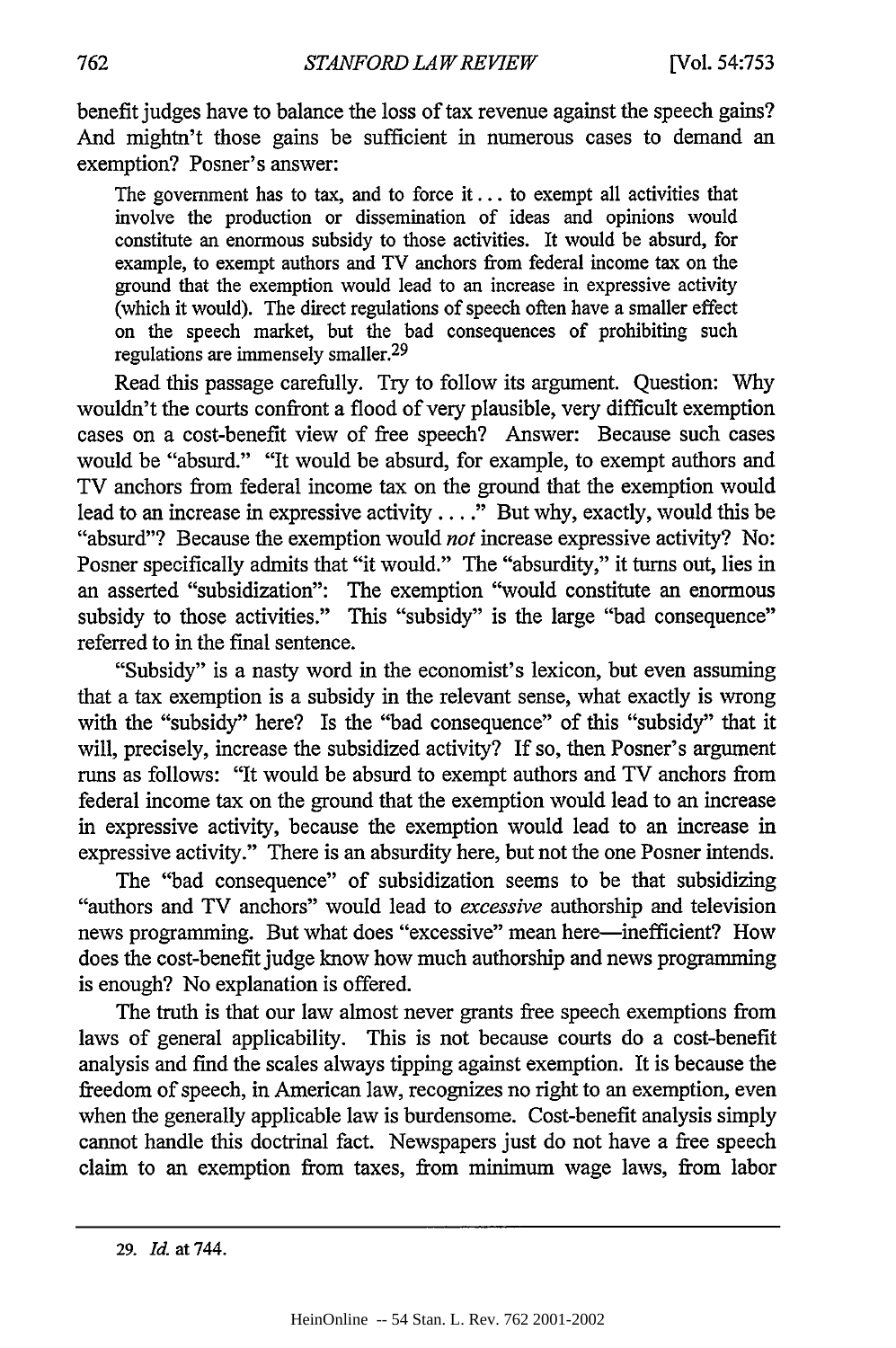relations laws, or from any of the other generally applicable laws that impinge on them. "It is beyond dispute that [government] can subject newspapers to generally applicable economic regulations without creating constitutional problems."<sup>30</sup> On the other hand, newspapers cannot be deliberately singled out for worse legal treatment, including worse tax treatment, without triggering the most exacting judicial review.<sup>31</sup>

This result, consistent with a purpose-based First Amendment, is incomprehensible to a cost-benefit judge. Taxing newspapers at a slightly higher tax than other products would have only a tiny marginal adverse impact on newspapers, while the generally applicable tax rates might have very large adverse consequences, which current doctrine treats as unproblematic. This incomprehension slips out in Posner's essay: "[M]easures that have a really big impact on speech are regularly ignored by the courts, which, however, pounce on tiny ones."32

Now we see why the great run of First Amendment case law seems faintly ridiculous, or at any rate distinctly marginal, to the cost-benefit judge. Pornography and street demonstration cases seem "ridiculous" to Posner for two reasons: (1) A cost-benefit First Amendment would not be terribly protective of offensive or indecent speech ("offense is a cost";<sup>33</sup> speech is not protected if it threatens "American... decencies"<sup>34</sup>) or even of "street demonstrations" 35 (which "feel" dangerous  $36$ ); and (2) a cost-benefit First Amendment would be concerned much more with laws of general applicability (labor relations laws, perhaps, as applied to newspapers) that may have a "big impact" on speech.

The message is clear: *The cost-benefit First Amendment is not our First Amendment.* There is a profound gap between a cost-benefit First Amendment and the First Amendment as American courts have understood it. If one doesn't know *that* much, one doesn't know enough to write a First Amendment opinion for a federal appellate court. But of course Posner does know that much; he just pretends not to, in order to further the impression that costbenefit analysis is the true key to the freedom of speech.

## IV. THE COST-BENEFIT APPROACH TO TRUTH

Posner traces his cost-benefit take on free speech to "pragmatism," which

- 32. Posner, *supra* note 7, at 744.
- 33. *Id.*
- 34. *Id.* at 748.
- *35. Id.* at 744.
- 36. *Id.* at 741.

<sup>30.</sup> Minneapolis Star & Tribune Co. v. Minn. Comm'r of Revenue, 460 U.S. 575, 581 (1983).

<sup>31.</sup> *See id.* at 582-83 (holding that strict scrutiny applies when government "has singled out the press for special treatment").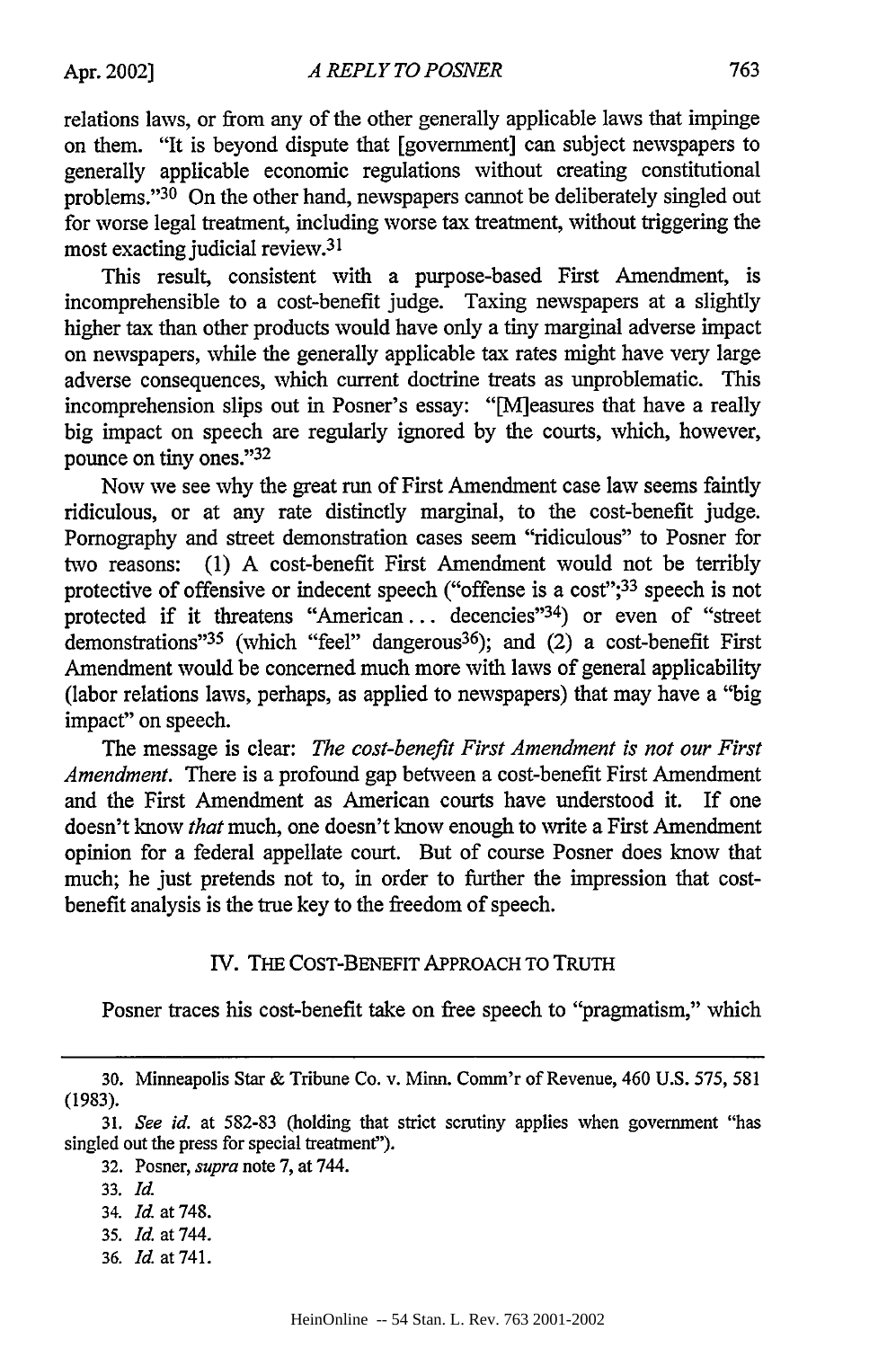he calls a "complex philosophical movement" that "challenge[s] ... the preoccupation of the central philosophical tradition of the West."37 This essay is not the place for a serious analysis of pragmatism or of its implications, if any, for jurisprudence. But I will say a few words about Posner's pragmatism, because he places such weight on it in his reply.

At the core of this "pragmatism" is the following claim about knowledge: The test for knowledge should not be whether it puts us in touch with an ultimate reality... but whether it is useful in helping us to achieve our ends.... The human mind developed not to build a pipeline to the truth but to cope with the physical environment in which human beings evolved, and so a proposition should be tested not by its correspondence with "reality" but by the consequences of believing or disbelieving it.<sup>38</sup>

Observe that we are dealing here with a supposed "test for knowledge," as opposed to some kind of usefulness test to be imposed *on* knowledge, independently defined. The claim, in other words, is not that knowledge is *worthwhile* only when it is "useful." The claim is that belief in a proposition *is* knowledge only *if* it is "useful." A factual proposition should not be accepted as true because of its "correspondence with 'reality."' Instead, we should adopt whatever beliefs produce the best "consequences."

It is hard to imagine greater nonsense than this.

Consider this proposition: "The human mind developed not to build a pipeline to the truth  $\ldots$ ."<sup>39</sup> I am unsure what this means, but it certainly sounds like an assertion about "reality," doesn't it? Should we believe it? You might think that the test for knowledge here would be backward-looking: Did or didn't the human mind develop, eons ago, to "build a pipeline to the truth"? You might think that figuring out what the human mind "developed to do" would involve an inquiry requiring difficult excavations of the faraway past. But if you thought all this, you would be way off track. The "test for knowledge" is entirely forward-looking. If believing this proposition produces desirable consequences, go for it.

It is not enough for Posner to reduce constitutional freedom to cost-benefit analysis. He must do the same to knowledge. For Posner, the cost-benefit approach to the First Amendment is supposed to follow from a *cost-benefit approach to truth.*

Posner's "pragmatist" thinks we should believe that dropped objects will fall toward the earth because it is useful to believe it. There are several ways of bringing out the peculiarity of this way of thinking. One is as follows. Posner's "pragmatist" will have a hard time explaining *why* it is so useful to believe that dropped objects will fall toward the earth. He will miss the clearest reason why: namely, because dropped objects *do* fall toward the

**<sup>37.</sup>** Id. at 738.

**<sup>38.</sup>** *Id.*

**<sup>39.</sup>** *Id.*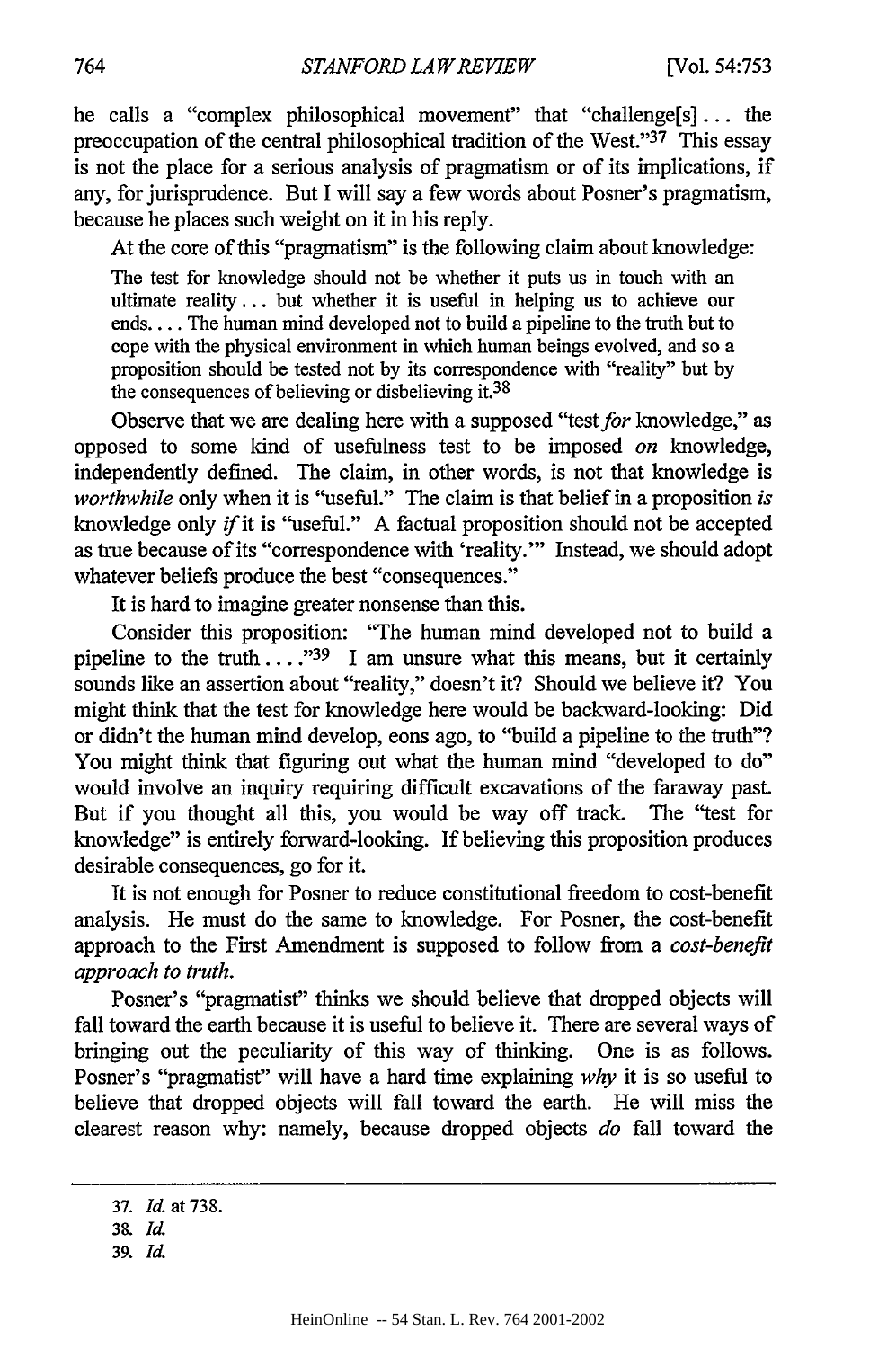earth—because, in other words, the proposition is true.

If God himself appeared before you and said that he would make the whole world good and peaceful if only you acknowledged that the events of September 11 had never happened, you still could not acknowledge it. Some things are true. And they remain true even when the consequences of knowing them are, on the whole, less desirable rather than more.

Consider the following proposition: "The human mind developed.., to cope with" a "physical environment... *and so* a proposition should be tested not by its correspondence with 'reality' but by the consequences of believing or disbelieving it."40 The "and so" in this sentence sounds like a logical connector, doesn't it? This "and so" might make you think that the second clause is supposed to follow logically from the first. In fact, it doesn't follow at all. There is no intelligible logic whatsoever connecting these two clauses. (You can see this by observing that the "and so" would go equally well, perhaps better, if the word "not" were omitted from the second clause: "The human mind developed.., to cope with... a physical environment... and so a proposition should be tested by its correspondence with reality.") But why should the absence of logic be fatal to a "pragmatic" argument? What does a "pragmatist" care about illogic, so long as his argument ends with a proposition useful to believe? Posner specifically rejects "formalism"; he specifically rejects the idea of holding rules of law to any "high-level abstract validating principle."<sup>41</sup> Well, logic is precisely a formal, high-level abstract validating principle, so we should hardly be surprised if Posner feels no need to conform to it.

In reality, Posner does believe in logic and reality, not to mention the "high-level abstract validating principle" that he calls "pragmatism." For just this reason, however, Posner's "pragmatism" is almost spectacularly selfrefuting. Posner knows that readers will want an answer explaining why they should believe his claim that the correct "test for knowledge" is a cost-benefit test of the consequences of belief. And so he offers an answer or two: Because "validating our beliefs as objective" is "impossible," he says, and because "the human mind developed" "to cope" with a "physical environment."<sup>42</sup> But these arguments *are not claims about the consequences of believing* the "pragmatic" account of truth. They are non-consequentialist appeals to "reality" or to "some other high-level abstract validating principle." Thus Posner tries to defend non-consequentially a claim about truth according to which every *other* truth claim must be tested through consequential cost-benefit analysis.

Why doesn't Posner simply say, when explaining why we should accept the "pragmatic" account of knowledge, that believing it will produce better consequences-which is, after all, supposed to be the true "test for

42. *Id.*

<sup>40.</sup> *Id.* (emphasis added).

<sup>41.</sup> *Id.*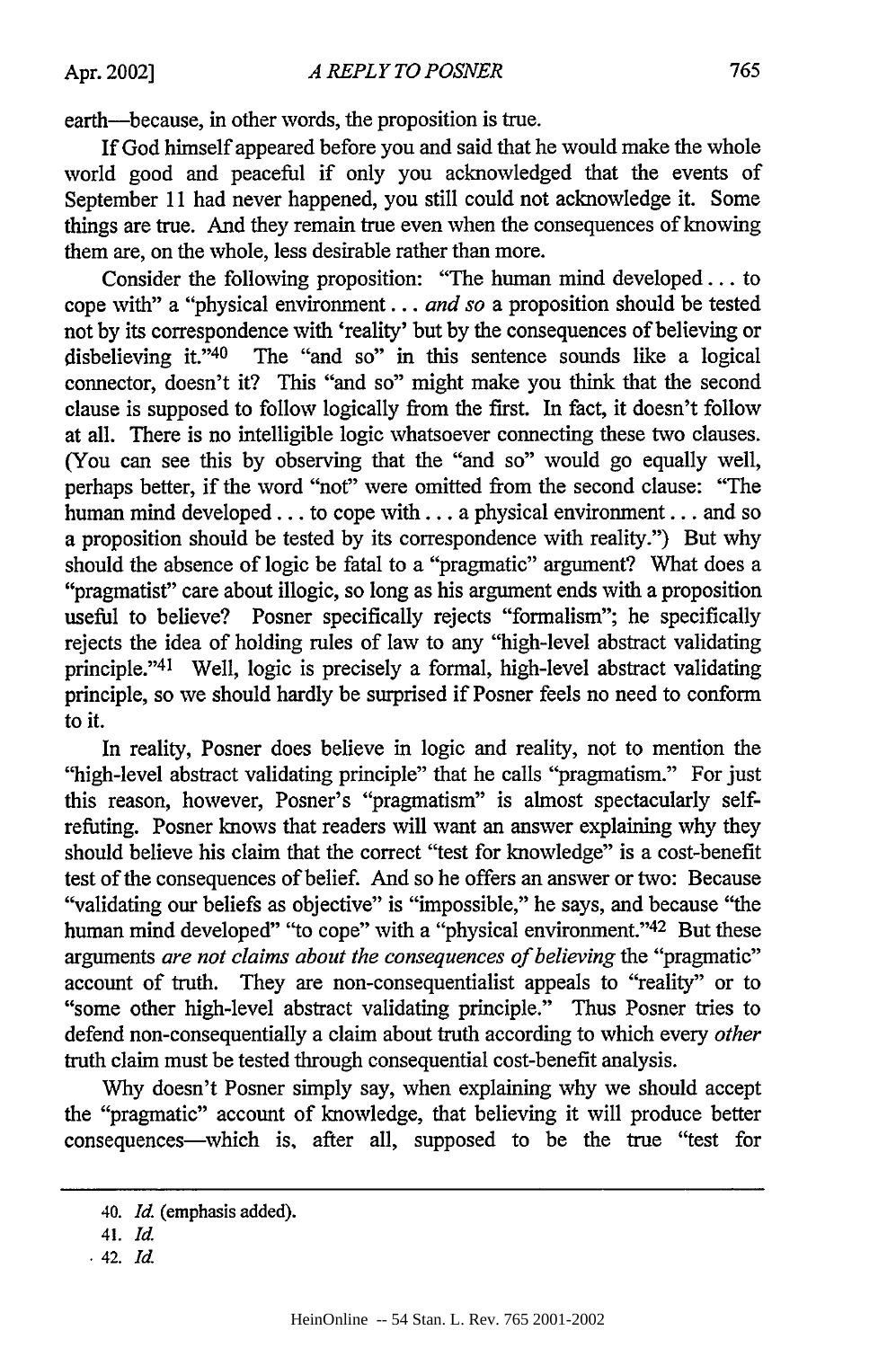knowledge"? There is a good reason: This answer would be ridiculous. He might as well say, "The truth of a proposition does not depend on its correspondence with 'reality,' but on whether believing it will make me, Richard Posner, happy," and then, when we ask him why we should accept this claim, answer, "Because believing it will make me, Richard Posner, happy."

Instead, to support his own claim about truth, Posner's "pragmatist" recurs, like anybody else, to claims about reality or about the possibility of objective validation. A "pragmatism" defended on these grounds refutes itself. It is not self-refuting in the sense of flatly self-contradictory (Posner would be flatly self-contradictory only if he said that holding the pragmatic view of truth will produce bad consequences, but one should hold it nevertheless because it is true), but self-refuting in the sense that it acknowledges criteria of knowledge other than the cost-benefit analysis that is supposed to furnish the only proper criterion.

The truth, however, is that Posner's "pragmatism" is largely beside the point. His cost-benefit jurisprudence in no way depends on his cost-benefit approach to truth. In fact, Posner championed the cost-benefit approach to law before he championed pragmatism. Although he prides himself today on his "anti-theoretical," "bottom-up" "pragmatism," Posner used to be a high theorist of law and economics. He argued that judges should engage in cost-benefit, economic analysis of law on the ground that wealth-maximization was a kind of preeminent, legitimizing principle of political and legal authority. When the presuppositions underlying this claim were shot down, he took up his current "anti-theoretical" stance, according to which all moral and constitutional theory should be avoided. "Anti-theory" has to be in quotation marks here, because "anti-theory" so palpably requires a theory; the oddness of someone denouncing "high-level abstract validating principles" in one breath, while resting his position on a highly disputed, "complex philosophical movement" on the other, will not be lost on anyone.

But the great thing is that this lurch to "bottom-up" has had no effect on the bottom-line. By the most felicitous of coincidences, Posner's antitheoretical "pragmatism" yields the same prescription as did his high theory of wealth-maximization. Judges are still told to engage in cost-benefit, economic analysis of law.<sup>43</sup>

The irony is that Posner's chief complaint against "theory" is that theory serves as window-dressing for beliefs held or results desired independently. Sad to say, that is usually true. The mistake lies in thinking that "anti-theory" is any different.

<sup>43.</sup> *See* Anthony T. Kronman, *Response: The Value of Moral Philosophy, 111* HARV. L. REV. 1751, 1752 (1998) ("Instead of elevating economics as he sought to do before, Posner seeks here to depose philosophy, but the intended result is the same .... **").**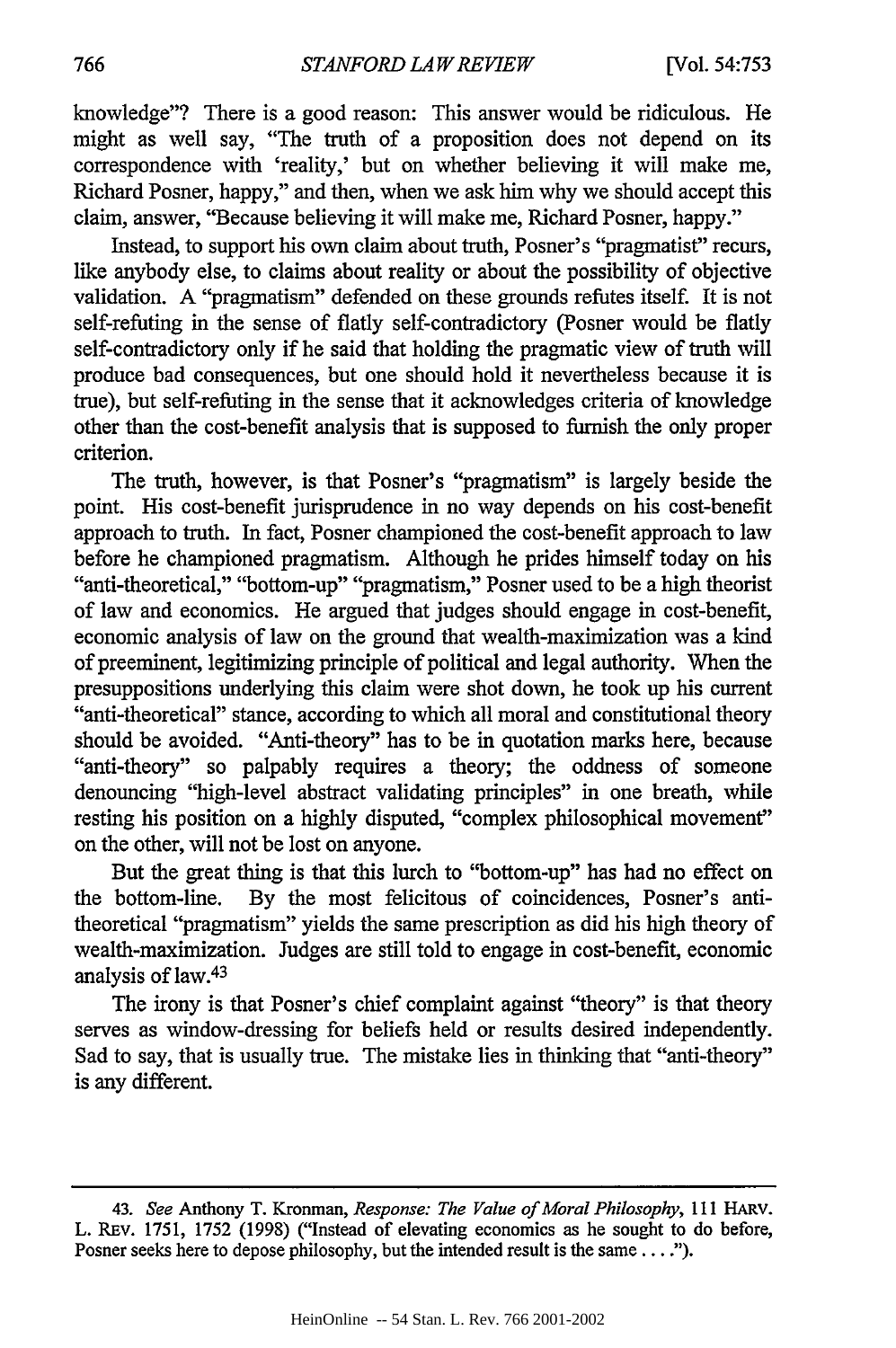### V. NO **OBLIGATIONS**

To me, the finest sentence in Posner's response is the one denying that judges have "some kind of moral or even political duty to abide by constitutional or statutory text, or by precedent."'44 That, he says, "would be formalism. '45 All of Posner's many virtues are on display here: candor, confidence, willingness to take his premises to their conclusions, readiness to flout expectations and scout the conventional wisdom.

On the other hand, I would find it understandable if Congress took the view that a judge who denies a judicial duty to follow the clear commands of the Constitution or of federal statutes has committed a serious offense. Unless Posner intends a distinction between abiding by the Constitution and abiding by "constitutional text" (and I don't think he intends this distinction), Posner's statement could be said to amount to an express repudiation of his oath of office. In fact, Posner's view seems to make the oath a kind of lark. The whole point of an oath is to create a moral or political duty. But for Posner, an oath cannot create such a duty; that would be formalism. Judges should do what they have sworn to do only to the extent that it will maximize "social goods" and "preserve their power."<sup>46</sup>

Technically speaking, a judge who feels this way even as he takes his oath of office may well be perjuring himself. And we all know that perjury is a very serious offense.

But put aside this formalistic talk of oaths and perjury. Imagine, more concretely, that Posner is jailed under a federal statute making it an offense for a federal appellate judge to express the view that judges have no duty to support the Constitution. On Posner's view, this law might well be constitutional. After all, a federal appellate judge's declaration that there is no judicial duty to follow the Constitution, statutes or precedents could easily be thought to "pose a threat to American institutions."47

Let Posner, then, assess the costs and benefits of this hypothetical law. While he does so, the rest of us should remember that this law would violate one of the First Amendment's core principles: that a person cannot be punished for expressing his moral or political opinions. Posner denies this principle, and he has every right to do so. But it is this principle that gives him the right to deny it. Since Posner will not defend his right to speak freely, others evidently will have to do so for him. Some of us will have to remember to honor and abide by the Constitution's great guarantees, even if our "pragmatic" judges no longer feel any duty to do so.

<sup>44.</sup> Posner, *supra* note 7, at 739.

*<sup>45.</sup> Id.*

<sup>46.</sup> *Id.* at 741.

<sup>47.</sup> *Id.* at 748.